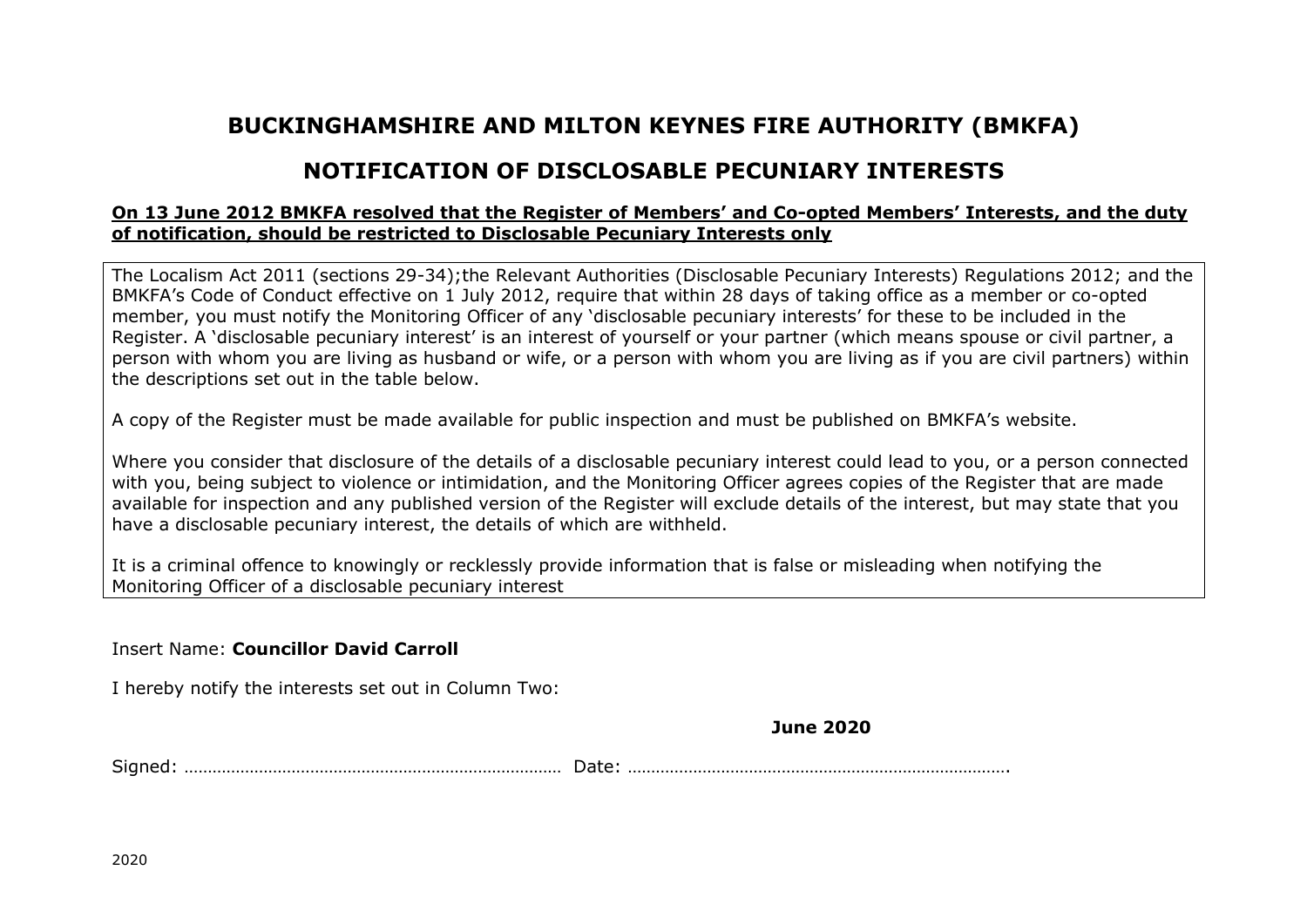| <b>Column One</b>           |                                                                                                                                                                                                                                                                                                                                                                                                                                                                 | <b>Column Two</b>         | [Notes]                                                                                                                                                                                                       |
|-----------------------------|-----------------------------------------------------------------------------------------------------------------------------------------------------------------------------------------------------------------------------------------------------------------------------------------------------------------------------------------------------------------------------------------------------------------------------------------------------------------|---------------------------|---------------------------------------------------------------------------------------------------------------------------------------------------------------------------------------------------------------|
|                             |                                                                                                                                                                                                                                                                                                                                                                                                                                                                 |                           | There is no requirement for you to<br>differentiate your disclosable<br>pecuniary interests between those<br>which relate to you personally and<br>those that relate to your spouse or<br>civil partner       |
| <b>Category of Interest</b> |                                                                                                                                                                                                                                                                                                                                                                                                                                                                 | <b>Member's Interests</b> |                                                                                                                                                                                                               |
| 1.                          | Any employment, office, trade, profession<br>or vocation carried on for profit or gain<br>[i.e undertaken by you, or your spouse or<br>civil partner]                                                                                                                                                                                                                                                                                                           | Nil                       |                                                                                                                                                                                                               |
| 2.                          | Any payment or provision of any other Nil<br>financial benefit (other than from BMKFA)<br>made or provided within the twelve<br>months preceding this notification in<br>respect of any expenses incurred by you in<br>carrying out duties as a member, or<br>towards your election expenses.<br>This includes any payment or financial<br>benefit from a trade union within the<br>meaning of the Trade Union and Labour<br>Relations (Consolidation) Act 1992 |                           |                                                                                                                                                                                                               |
| 3.                          | Any contract which is made between you,<br>or your spouse or your civil partner* (or a<br>body in which you, or your spouse or your<br>civil partner, has a beneficial interest **)<br>and BMKFA-<br>(a) under which goods or services are to                                                                                                                                                                                                                   | Nil                       | * "spouse or civil partner" means a<br>person with whom you are living as<br>husband or wife, or a person with<br>whom you are living as if you are civil<br>partners<br>**"body in which you, or your spouse |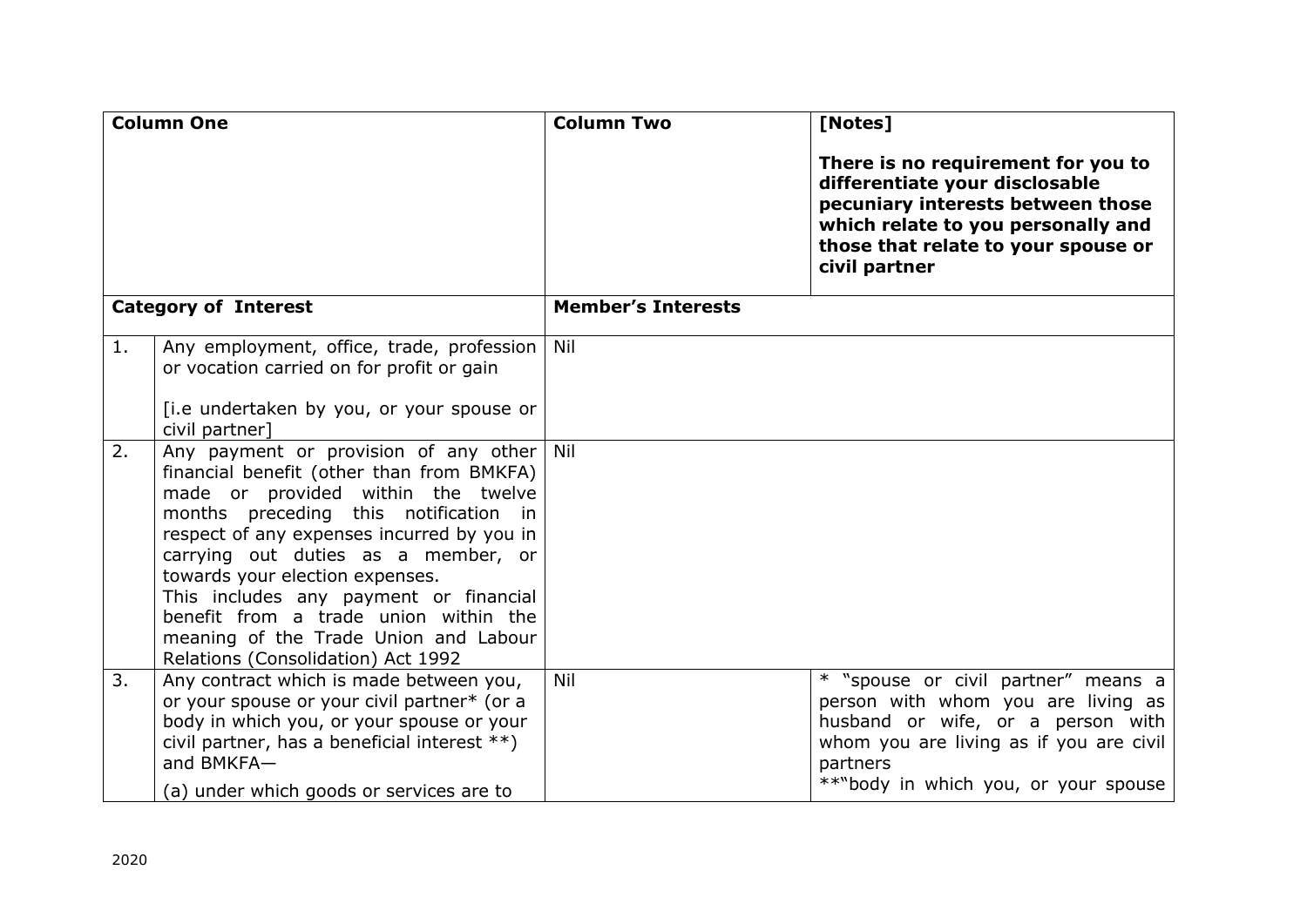|    | be provided or works are to be executed;<br>and<br>(b) which has not been fully discharged.                                                                                                              | Nil                                                                                         | or your civil partner has a beneficial<br>interest" means a firm in which you, or<br>your spouse or your civil partner is a<br>partner or a body corporate of which<br>you, or your spouse or your civil<br>partner is a director (or a member of<br>the committee of management of an<br>industrial and provident society), or in<br>the securities of which you, or your<br>spouse or your civil partner has a<br>beneficial interest |
|----|----------------------------------------------------------------------------------------------------------------------------------------------------------------------------------------------------------|---------------------------------------------------------------------------------------------|-----------------------------------------------------------------------------------------------------------------------------------------------------------------------------------------------------------------------------------------------------------------------------------------------------------------------------------------------------------------------------------------------------------------------------------------|
| 4. | Any beneficial interest in land *** which is<br>within the areas of Buckinghamshire and<br>Milton Keynes<br>[i.e of you, or of your spouse or your civil<br>partner]                                     | 10 Hoppers Way<br><b>Great Kingshill</b><br>High Wycombe<br><b>Bucks</b><br><b>HP15 6EY</b> | ***"land"<br>excludes<br>an<br>easement,<br>servitude, interest or right in or over<br>land which does not carry with it a right<br>for you, or your spouse or your civil<br>partner (alone or jointly with another)<br>to occupy the land or to receive income                                                                                                                                                                         |
| 5. | Any licence (alone or jointly with others) to<br>occupy land in the areas of<br>Buckinghamshire and Milton Keynes for a<br>month or longer<br>[i.e held by you, or your spouse or your<br>civil partner] | Nil                                                                                         |                                                                                                                                                                                                                                                                                                                                                                                                                                         |
| 6. | Any tenancy where (to your knowledge)-<br>(a) the landlord is BMKFA; and<br>(b) the tenant is a body in which you, or<br>your spouse or your civil partner, has a<br>beneficial interest **.             | Nil                                                                                         |                                                                                                                                                                                                                                                                                                                                                                                                                                         |